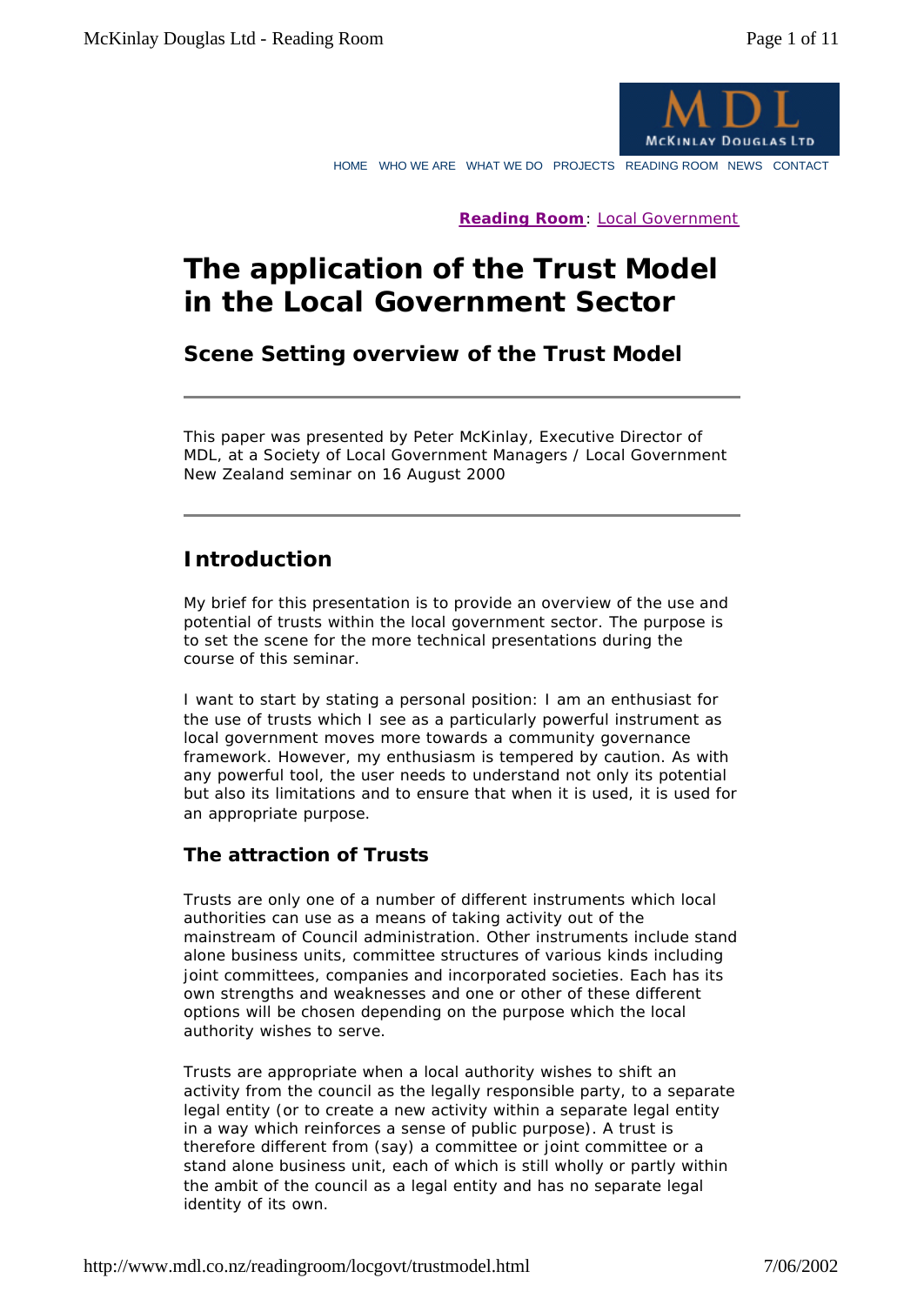What do I see as the principal attractions of trusts? Briefly:

- Trusts provide extreme flexibility of design. Either an incorporated society or a company structure brings with it a set of statutory rules regarding governance and structure which are quite difficult to vary. For example, an incorporated society is governed by a committee, the whole of which comes up for election once every twelve months. There is no scope for rotating appointments or for providing for a different means of selecting the committee. A company may have a greater element of flexibility, for example, in appointment of directors but it has a strong statutory framework regarding the role and discretion of directors, something which a number of local authorities have found quite frustrating in dealing with LATES (a frustration which, on occasion, has reflected more a lack of understanding by local authorities of the LATE structure than it has of the inherent difficulties the structure creates)
- The "body language" of a trust structure is a very positive one for an entity which has a public or quasi-public purpose. It is taken for granted that trusts exist for the public benefit. In contrast, the body language of companies, no matter how they may be structured in practice, typically gives a signal of for profit activity and of pursuing private rather than public benefit (It is interesting to speculate what the public, and in particular the medical profession's reaction to the National Governments' restructuring of hospitals would have been had that government selected trusts rather than companies as the preferred vehicle). At the same time, it is widely accepted that trusts can quite properly undertake business activity, sometimes of a quite significant nature - as with the Sanitarium Health Food Company. Incorporated societies, for reasons which at times I find a little difficult to understand, are typically seen as entities which cannot undertake large scale business activity
- Trusts do not raise the same problems of ownership as arise when transferring an activity to a company - you can achieve the benefits of independence from the council without what may be seen as the problems of private claims through ownership to the benefits of the activity (ie, trusts can avoid the political difficulties of privatisation).

## **In what Situations are Trusts Appropriate?**

Looking at experience, the answer seems to be a bewildering variety. Local authorities have used trusts to take over the operation of libraries, museum, art galleries and a range of other leisure and recreational activity. They have been the preferred vehicle for the establishment of economic development agencies. They can be a very suitable vehicle for owning public housing or other property held for public purposes. Outside local government itself, but still as an important part of community governance, we have the community trusts, which originated from the corporatisation and ultimately privatisation of Trust Bank, the energy trusts which came out of the restructuring of electricity distribution, licensing trusts and some one off special purpose examples, not strictly trusts but described as such, including the former Auckland Regional Services Trust.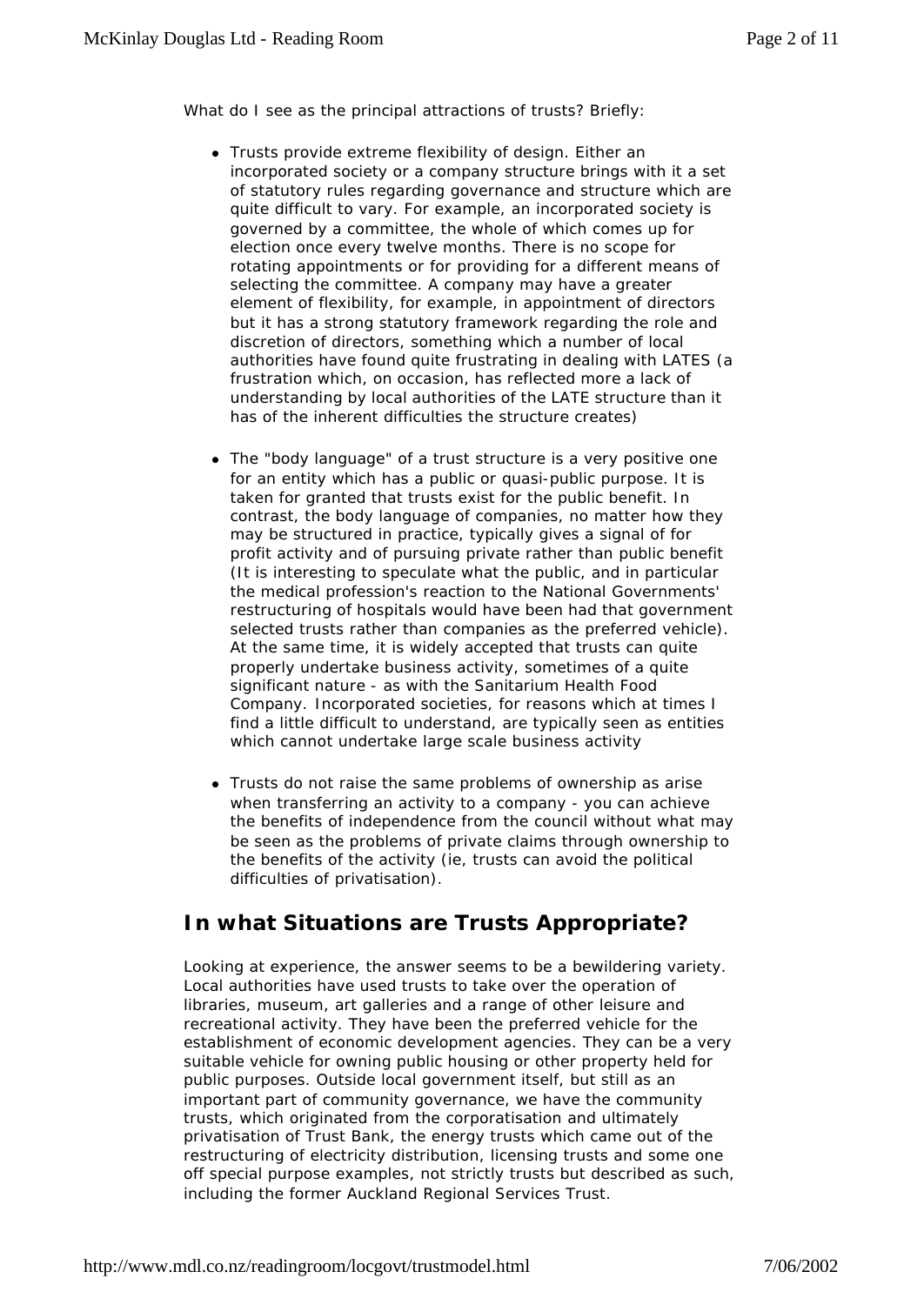Although the range of trusts created by or in association with local authorities is wide, they have one thing in common. They are established to serve purposes of public benefit rather than to provide benefits to individuals as such (in the wider public arena the one exception to this general principle is a number of the energy trusts amongst whose purposes are distributing some or all of their income to consumers). Consistent with this, local authorities have typically sought to ensure that trusts which they establish, or with which they are associated, are incorporated under the Charitable Trusts Act and, ideally, recognised by the Inland Revenue Department as charitable for the purposes of the Revenue Acts (the two processes are separate; successful registration as an incorporated charitable trust does not of itself mean acceptance by the Inland Revenue Department that the trust is charitable).

Important consequences follow from incorporation. First, the trust becomes a separate legal entity able to hold property and enter into contracts in its own name rather than in the names of individual trustees. Secondly, trustees enjoy the benefit of limited liability (but are still liable as trustees for breaches of trust).

Some common themes can be picked up from the variety of instances in which local authorities have used trusts. They include:

- $\bullet$  A sense of a public purpose
- A wish to bring into the governance of the activity people who are not currently councillors
- Accessing sources of public and or financial support which might not be available directly to the council.

### **A Sense of Public Purpose**

To the best of my knowledge, when choosing amongst different types of structure for activities which they have decided to shift outside core council, local authorities have chosen to use trusts only when there is a clear and ongoing element of public benefit. For activities which more nearly represent conventional business activities - for example works and services, professional services, treasury functions etc - local authorities have used the company form. In my view, this reflects more a judgement (perhaps implicit) about the body language of the structure than it does the legal position. Somehow, it obviously seems to feel more natural that a business activity should be owned by a company structure, even if the ultimate owner is a local authority, and a public interest activity by a trust. It is possible that, as local authorities become more familiar with trust structures and the opportunities they offer, activities that they might previously have placed in a company structure will be placed with a trust instead, especially if public ownership as such is seen as a significant positive factor.

### **Bringing in non-councillors**

This can represent one of the real benefits of using a trust structure, particularly in activities of clear public benefit and where there is strong support in the community as using a trust structure can open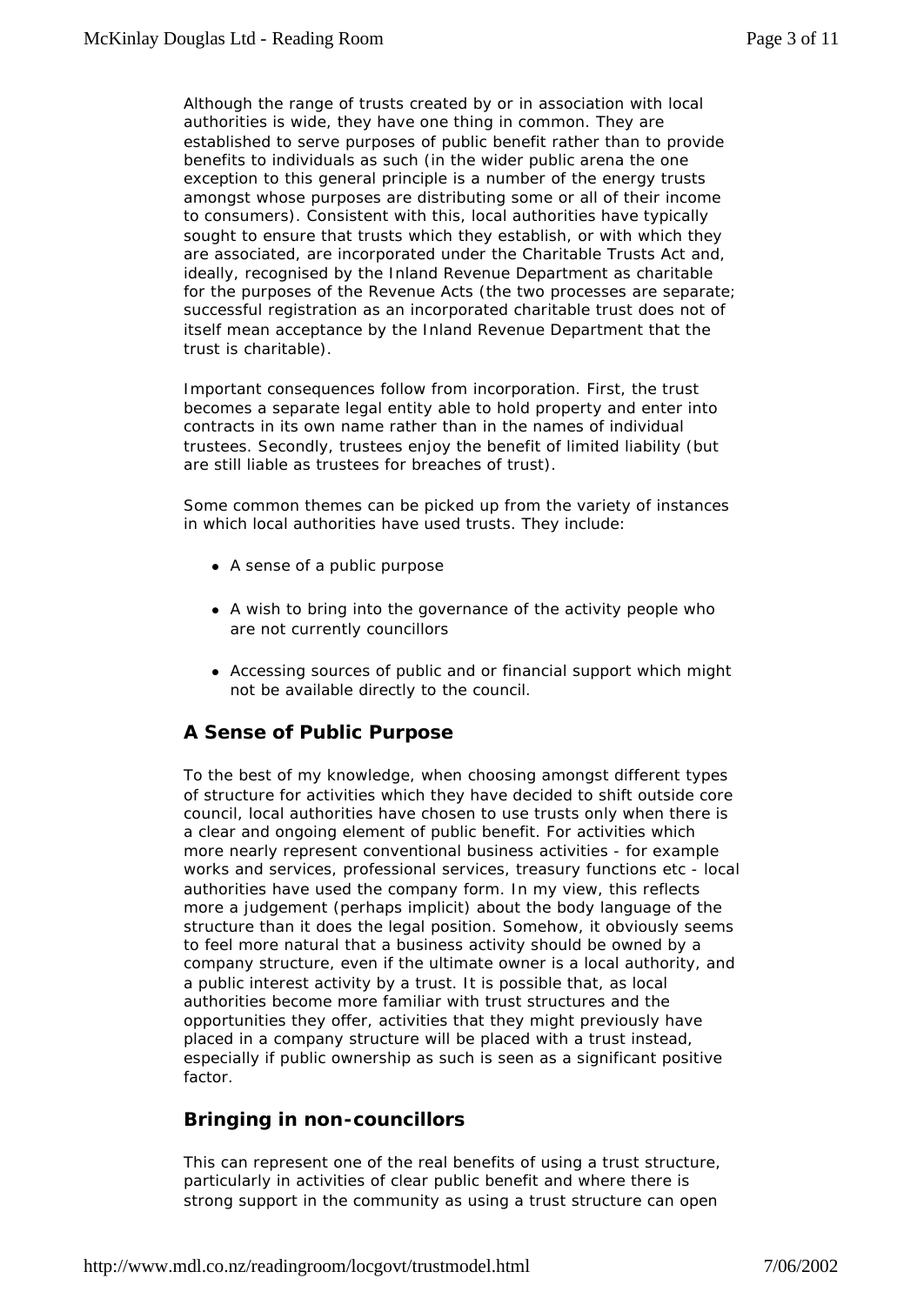up access to very real expertise. In most communities there are very capable individuals prepared to make a real contribution to the operation of a particular council function - say a library, a museum, an art gallery or an economic development agency - but who do not want either to go through the trauma of facing election or to take on the full responsibility of a councillor. Instead, they would prefer to make their contribution in a relatively focused way to a single activity. The ability to appoint such people as trustees provides a real opportunity of tapping that kind of community resource (councils can set up committees with only one council member or sub-committees with none but this means of bringing in outside expertise seems not to be attractive in cases where a measure of independence from the council, or permanent existence is desired).

### **Accessing resources which might not be available to the council**

There are sources of financial or other support which are very appropriate for activities undertaken by a council, but which may be hard to access so long as the activity is council owned and operated. As a simple example, there are a number of grant-making bodies who exclude councils from their eligible grantees but would quite happily include a trust for what was previously a council activity.

In other instances, especially with museums and art galleries, the creation of a trust may make it much easier to obtain donations or gifts of artefacts from private individuals. Several years ago I undertook a major study for the Museum Directors' Federation on the governance and funding of museums. I was struck by the number of times I was told that one real advantage of using trusts for museums and art galleries was that individuals who were not prepared to donate money or artefacts to a council would quite happily do so to a trust. It seems that one reason was a concern that donations to a council would somehow disappear into its general funds, either directly or as a result of the council reducing its museum or art gallery funding by an equivalent amount. Although this could still take place with a standalone museum or art gallery trust, receiving funding from a council, the greater transparency of that process seems to be regarded as a protection.

A further opportunity for accessing additional resources is the ability of a standalone trust to trade. This is a combination of legal powers and of having a governing body dedicated to the interests of the entity itself, rather than of the wider council. I believe, for example, that there is a very good case for councils transferring their libraries to trust structures and quite specifically mandating their libraries to develop the commercial side of their information activities with the proceeds returned, ultimately, for the expansion of its public benefit role. Theoretically it might be possible for a library to do this as part of core council but without appropriate and skilled governance, and a separate legal identity, this is extremely difficult to achieve.

#### **Some more advantages**

I am particularly attracted to the potential which trusts offer for designing governance and accountability arrangements to suit their specific circumstances. Start with the positions of trustees. Trusts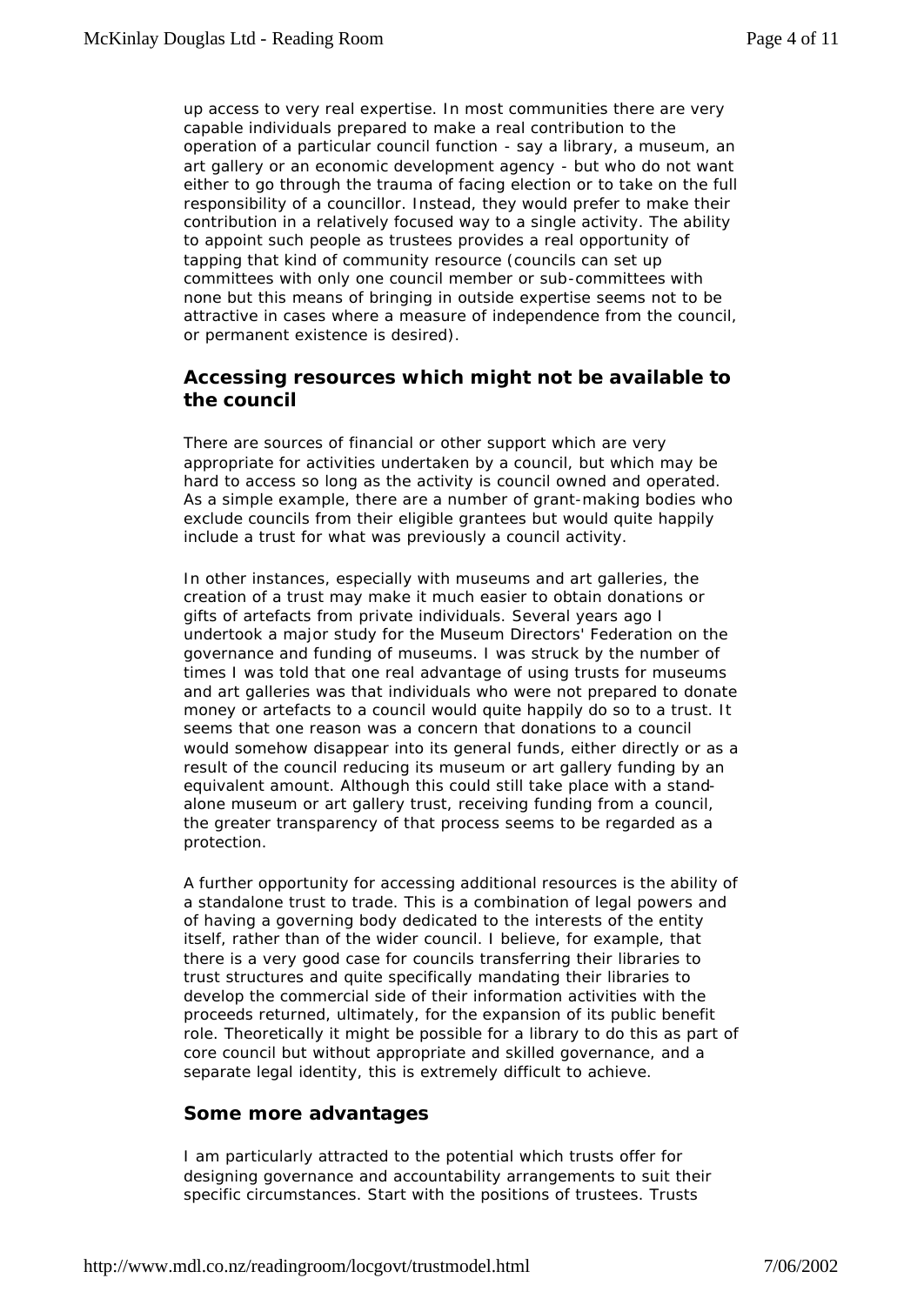cannot exist without trustees but the law says virtually nothing about how they should be appointed (although it does contain provisions in respect of their removal). This provides quite a bewildering range of choice. Trustees can be elected, with the electoral franchise itself designed to suit. They can be appointed, directly by council (but be aware of the tax implications of council controlled trusts). They can be appointed by some form of indirect process. They can be self appointing. The point I wish to stress is that there is no particular rule and the possibilities are almost infinite.

The same situation exists in respect of accountability. The Charitable Trusts Act does not even require a trust to publish accounts, let alone audit them. The principal remedies open to anyone concerned that there may be maladministration is to seek the intervention of the attorney general or to apply to the high court.

The absence of rules can be a weakness (something which I have argued is the case with energy trusts). Equally, however, it can be a strength. You can specify whatever accountability you think appropriate. You might, with a museum or art gallery trust, require trustees to report annually to a separate body such as a "Friends" society. Your trust deed could make provision for an annual meeting at which the public could attend and pass resolutions, binding or nonbinding. A trust deed could make provision for classes of membership and give those members rights up to and including requiring the trustees to hold meetings at which members could pass binding resolutions or even dismiss the trust. Again, the range of possibilities is virtually infinite.

# **Getting Activity into a Trust**

The Local Government Act is virtually silent on how a local authority may transfer an activity into a trust, or promote its establishment within a newly created trust. The only specific references in the Act are to particular classes of trusts designed for what are effectively one off situations. These include the community trusts which can be established with the proceeds of the sale of port company shares (see section 222D) and a similar provision which was part of the statutory framework for the former Auckland Regional Services Trust.

For trusts generally, the closest the legislation comes to any specific reference is Part XXXVI, which provides quite wide powers for local authorities to make grants or loans or provide guarantees for a variety of community and recreational purposes. (The reference is to "any organisation or group or body of persons (whether incorporated or not)")

Aside from these special circumstances, the practical reality is that the relationship between a local authority and a trust is based on the same set of legal principles as applies to the relationship between the local authority and any other separate entity with which it has dealings. Today, even when a local authority may be able to fund a trust by making a grant or providing other assistance under Part XXXVI of the Act, it is increasingly likely to treat the relationship as one of the purchase of services in the same way as it would services provided by a private firm.

What this means is that if you have legal authority to contract out a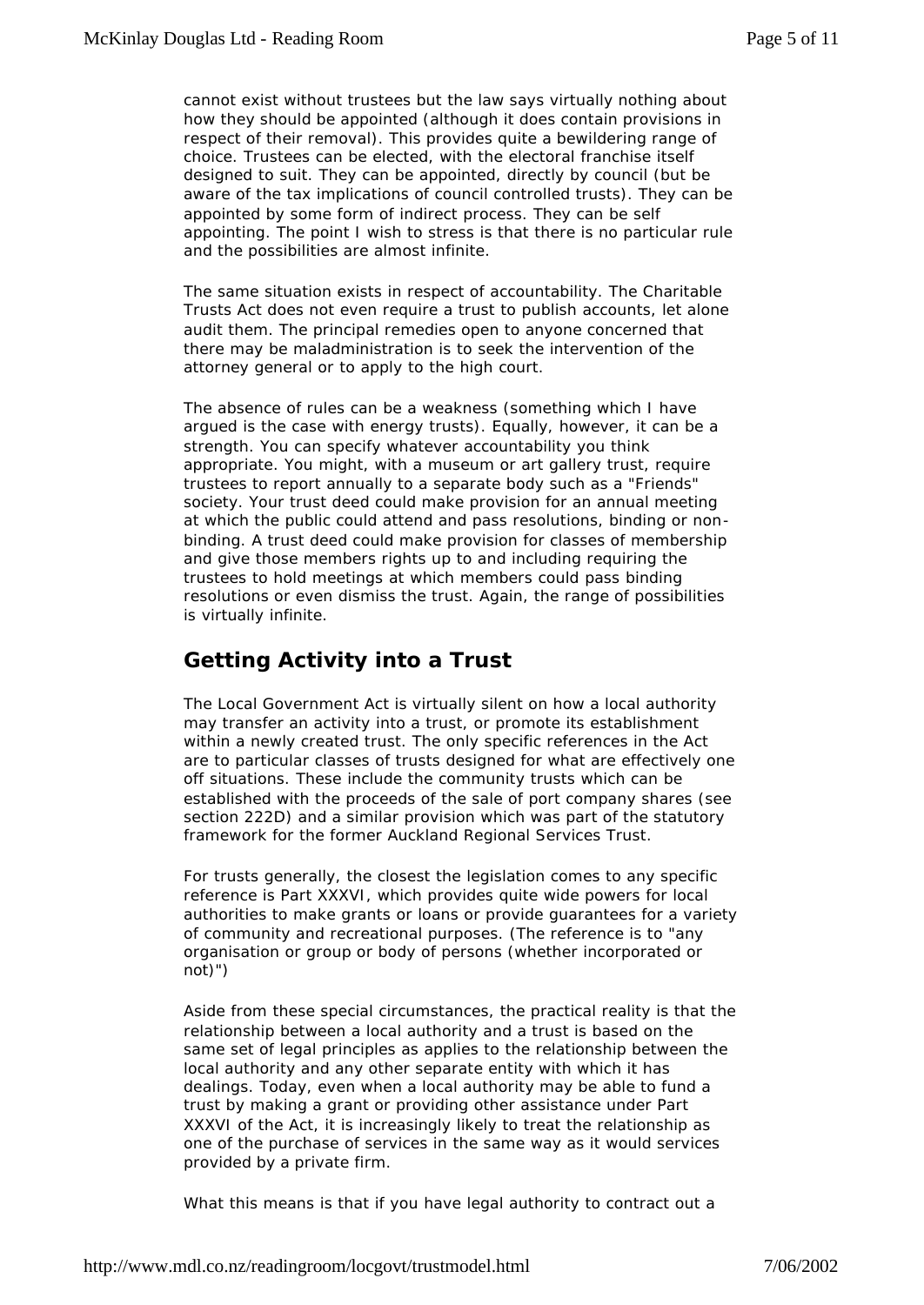service, then that service can be undertaken by a trust so long as the trust itself has adequate powers (and typically trust deeds will have been drawn to ensure that this is the case).

The use of the purchase agreement approach is more than just a convenient legal device. It is a very appropriate means of separating out the council's service objectives from the overriding purposes of the trust and, for that matter, avoiding confusion between the council's service objectives and the service objectives which other parties dealing with the trust might have. I have seen trusts promoted by councils which have included in their deeds provisions intended to regulate the provision of services by the trust. In my view that is quite inappropriate - in the jargon sometimes used in the state sector, this is to confuse the purchase and ownership interests. In the case of trusts, it can risk the council intruding into the responsibilities of trustees in a quite unhelpful fashion.

On the positive side, what I do want to highlight here is the very wide range of areas of activity which could, potentially, be undertaken in a trust format. So long as the council has the power to contract out a service, rather than undertake it itself, that service could be performed by a trust. It is interesting to speculate what could happen as councils come to recognise the full implications of this. Might we, for example, see much of the work of Environmental Business Units contracted out to some form of environmental management trust?

# **Some Do's and Don'ts for Establishing and Operating Trusts**

I start with a very large don't. It is don't rush in. The very fact that trusts provide such a degree of flexibility makes it much more important to know why you have decided to set up a trust and that you have thought through how to structure it, what it should do, and how it should be held accountable.

What are some of the things to think about? First decide what you want the trust to be able to do. You can give a trust very narrow powers or very wide powers. You should assume that if you give it wide powers, it is likely they will be used. Equally, you should assume that if you give a trust narrow powers, sooner or later they will prove a very real obstacle (something of a parallel, here, with the more prescriptive provisions of the Local Government Act).

If, as is likely, the trust you are establishing will be a charitable trust, you should know and understand the difference between charitable purposes and trustees powers. In my experience, this is one of the greatest areas of confusion and can really get people into trouble.

The thing which makes a trust charitable is the purpose to which it applies its income and capital. Application is not the use of income or capital in the normal course of business. It is the use of that for the benefit of a third party or parties without receiving any equivalent consideration - in simple terms, the charitable purpose is the purpose for which you actually distribute your surplus income or capital. At law, there are four classes of purposes, the relief of poverty, the advancement of religion, education and other public purposes (the acceptance of which, by the Inland Revenue department, normally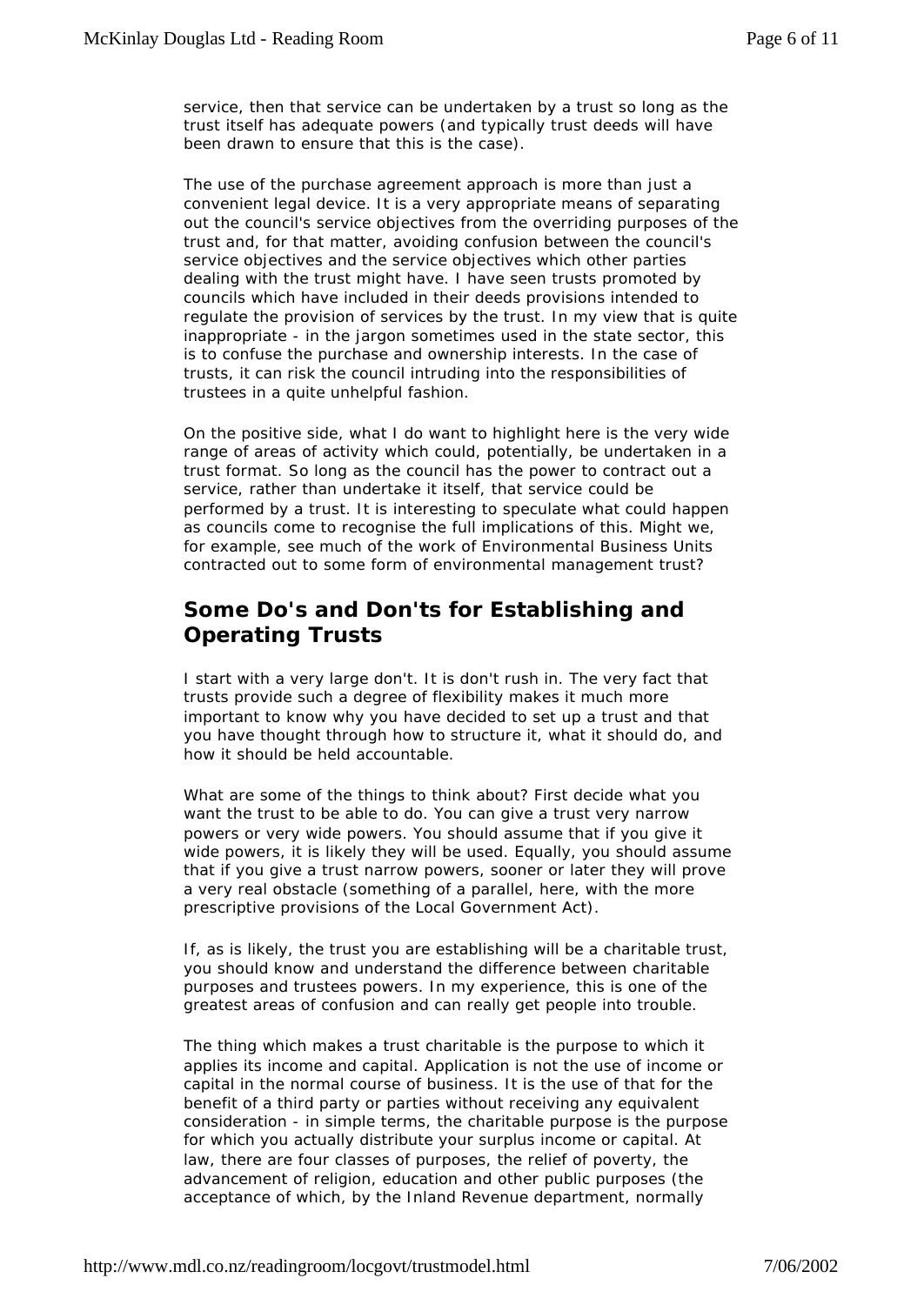requires that you can point to a court decision in a similar situation).

Powers are very different. Powers are concerned with what a trust does with its assets while it still owns them. With a full set of powers, a trust can carry on business with virtually as much freedom as company. The standout example in New Zealand is the Sanitarium Health Food Company which is in fact owned by a charitable trust for the advancement of religion; it is a main source of funding for the Seventh Day Adventist Church.

Next, consider carefully the nature of the activity or activities you want the trust to undertake and where the division of responsibility between the council and the trust should lie. A number of councils, in establishing trusts for purposes such as the operation of a museum or art gallery have decided that they should retain overall control of the main assets (usually buildings, occasionally the collection) and that the role of the trust should be to act as long term manager. Wellington City's Museums Trust is a good example.

This decision will turn on questions such as the council's concern about long term ownership and control of the asset; who is best placed to retain responsibility for the maintenance and integrity of the asset and so on.

Manage the process carefully and do not expect the transfer to a trust to be some kind of magic bullet for any problems you may currently have with that activity. A while ago I came across a situation in which a council had established a trust to take responsibility for a major recreational asset which had a quite considerable problem of deferred maintenance. The council thought that passing responsibility to a trust would solve the problem; somehow the trust would find monies, over and above its revenue from the operating contract with the council, which would solve the problem. Regrettably, it overlooked explaining this to the trustees before they were appointed. The result; a long and somewhat bitter argument between trustees and the council over who should pay - and a rather pointless argument as it was perfectly clear that the trust could not.

The lesson? Setting up a trust to take over a major activity should be treated in much the same way as the private sector would treat a business disposal / acquisition. Make sure that due diligence is done and that both parties know and understand exactly what is passing over, including the risks and liabilities associated with it, and that measures are in place for managing these.

### **Appointment of Trustees**

Selection and appointment of trustees can be one of the more contentious issues. One question of particular difficulty is whether councillors should be appointed. In favour of appointing councillors it is often argued that they can act as a channel of communication between the trust and the council, brief their fellow trustees on what the council seeks from them, and represent the wider public interest in making decisions as trustees. In my view, none of these are good reasons. There are alternative ways of ensuring effective communication. They include requirements for reporting such information as the council requires in terms and at the times that suit its purposes, meetings between trustees and the council or an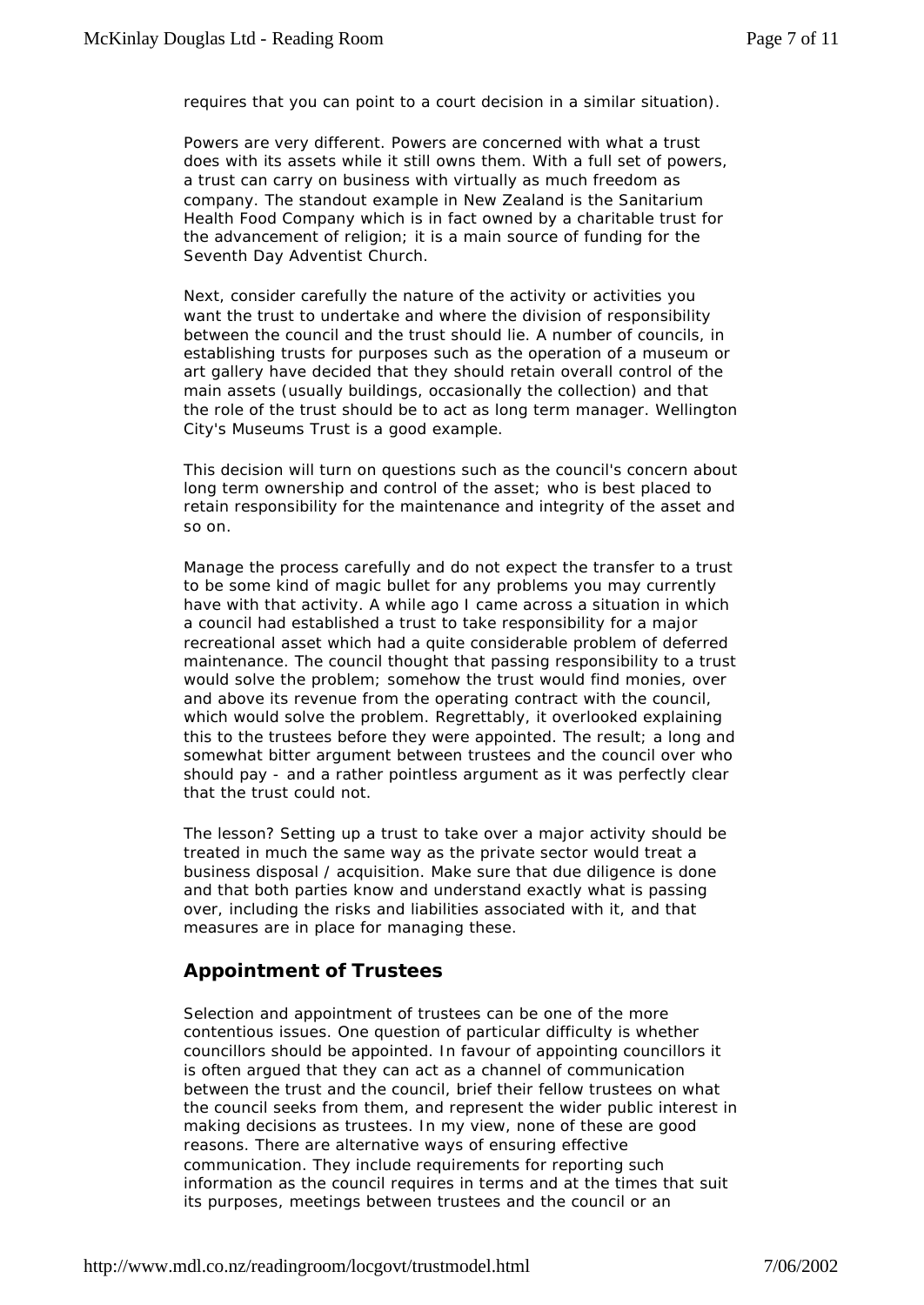appropriate committee, and ensuring that there are good working relationships between trust management and council management.

My own view is that councillors as trustees are inevitably in a position of conflict. Typically, a trust associated with the council will receive most of its operational funding from the council itself. This puts the councillor on both sides of the fence, a particular complication when his or her duty as a trustee is to make decisions in the interests of the trust beneficiaries, and not in the interests of the council funder. It also confuse accountability as a councillor/trustee sits on both sides of the relationship.

Another issue, particularly when trustees are remunerated, is the risk that appointing councillors will create something of an A team / B team scenario with some councillors seen as suitable for appointment and the additional income which goes with that and others rejected. Probably all of us at this seminar can think of cases where this has been quite a divisive factor in individual councils.

I am, though, something of a realist. Whilst some councils will want to take a pure view, and separate the roles, others will want to appoint at least some councillor trustees. I need also to acknowledge that there are well known instances of trusts which appear to have performed admirably with councillors amongst their trustees.

What I would argue is that trustee appointment needs to be taken seriously in much the same way as appointment to any other governance position. As a desirable minimum;

- There should be a clear job specification and person requirement developed for the position of trustee (if the trust already exists, this should be done in consultation with the chair)
- The opportunity to be appointed as trustee should be openly advertised
- The initial screening and selection of a shortlist for appointment should be undertaken through as independent a process as possible. Ideally, someone with appropriate expertise and independent of the council should undertake this role. Where the cost may be seen as a barrier, an option is for this to be done by council management - perhaps a monitoring unit within corporate office - but this carries with it the potential for some embarrassment if the candidates include councillors
- Final selection of trustees should be made by the council itself from a shortlist established on the basis that all of the persons on it are appropriately qualified for appointment
- The same process should apply both to councillor and noncouncillor applicants.

### **Accountability**

The first thing to recognise is that the typical council backed trust faces two kinds of accountability. One will be accountability to the council under its funding or purchase agreement for the services which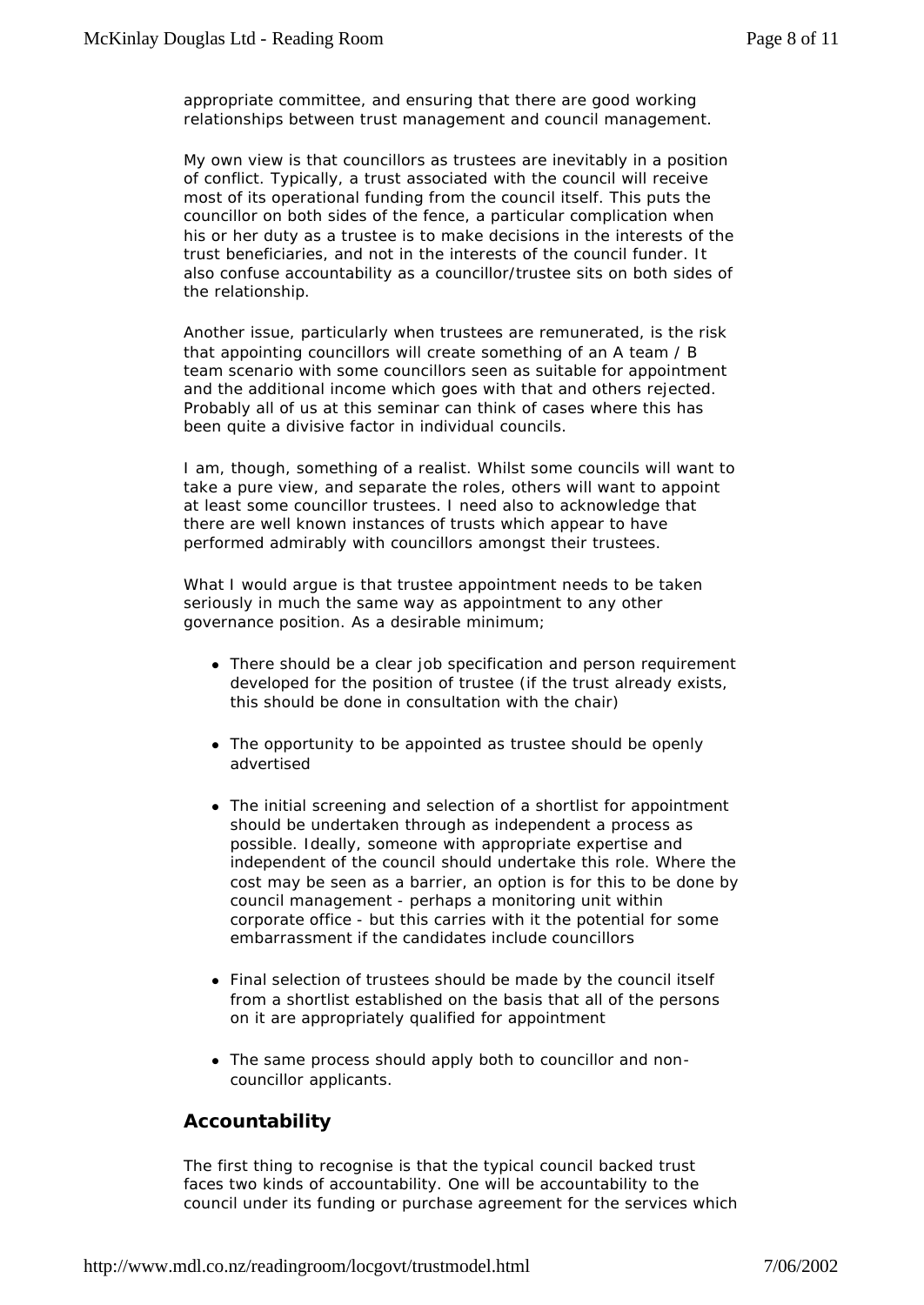the council wants it to undertake. In practice, this should be no different in principle than the accountability arrangements the council has with any significant service provider. The second form of accountability is by the trust to its community. There will be an overlap between these two forms of accountability. As an example, the council as funder will almost certainly have some performance measures about the quality of experience which people (say) visiting a museum or art gallery might have. So will those people.

However note that the council's interest is actually as agent on behalf of its community rather than as principal. This may suggest that the primary accountability should be direct to the community.

In practice it is probably more efficient for the council to exercise this form of accountability as well but depending on scale and significance of the activity of the trust. As already noted, for a museum or art gallery it may be appropriate to share the accountability role with a friends organisation. For an economic development agency, the business community or community groups concerned with employment may have a role to play. If the activity is high profile, then an annual accountability meeting open to the public may be appropriate.

To conclude on the list of does, my overriding point is that due does matter. Although there is sense in each trust being designed to meet the particular needs of the circumstances in which it will operate, I have a strong personal view that this is an area where a template or good practice guide makes a great deal of sense. An awful lot of time can be wasted trying to reinvent the wheel.

One area of particular importance is managing the relationship between the council and the trust. From the trustees' perspective, their ability to undertake their tasks effectively and in a timely fashion will be very much dependent on the council itself knowing what is required of it when, and ensuring that it performs. This covers such matters as negotiating the purchase agreement, reviewing the previous years performance, the timetable for appointment/reappointment of trustees, integrating the trust's own planning cycle with that for the council to the extent that trust information is required for the council's own reporting purposes and a range of other matters which may require joint decision or where one party's decision depends on that of the other. This may seem an undue concern with detail. If you think it is, I can assure you I have seen situations where major difficulties have arisen precisely because matters of this kind have not been dealt with in a timely and effective fashion.

Finally I have one other word of caution, which I hope will have the support of my fellow presenters. This is that you draw a very sharp distinction between the public policy concerns involved in establishing a trust and the legal issues. In my experience, there are some lawyers who have a very good feel for the policy issues which lie behind or should inform local authority decisions. Equally, however, there are some who are expert in the law but lack a good feel for the policy side. My view in an area as important as this is that the primary role of the legal advisor is to assist the client find the optimal means of implementing the policy decisions the client has taken, rather than to impose a particular policy construct on the client in the guise of legal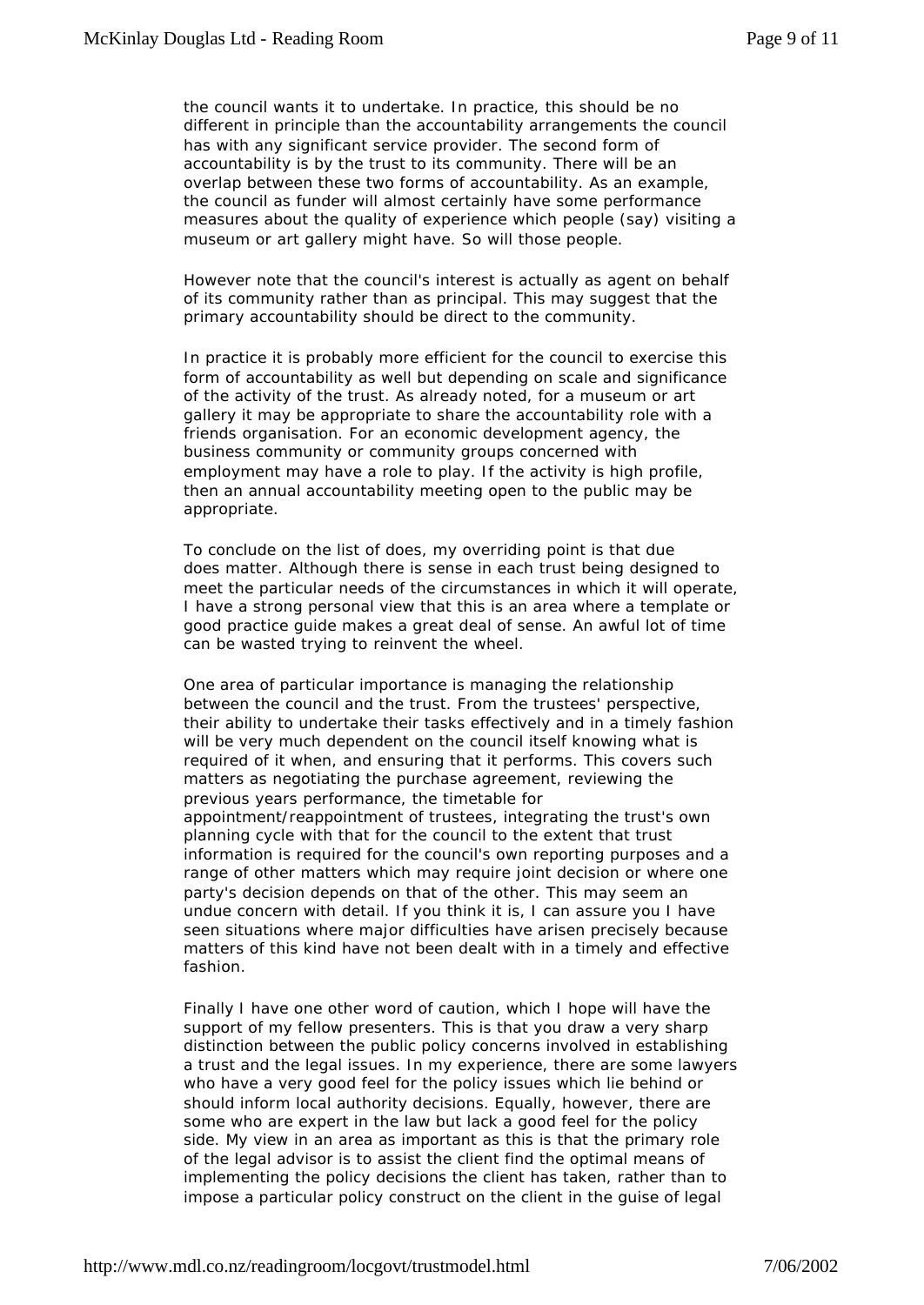advice. I apply to same caveat to policy advisors. It is appropriate, indeed necessary, for them to have a good understanding of what the legal issues might be but it is not appropriate that they seek to impose their views as though they were experts in the law.

### **Community Governance**

A final few words on the relationship between the use of trusts and community governance. We are moving increasingly into an environment in which the role of local authorities is seen as that of enabling the governance of their communities, working with them to determine their preferred economic and social outcomes and then seek to achieve those. Equally, we are increasingly in a world of partnership: Partnerships between central and local government as signalled by the recent Central Government / Local Government Forum, partnerships between central and or local government and other sectors (voluntary, community, business) in pursuit of common goals.

The extreme flexibility which the trust structure offers makes them a very useful tool in this context. As an example, I see trusts as a much superior alternative to joint committees where local authorities wish to work together for a public benefit purpose. I see the same thing happening in areas where central/local government partnerships are preferred (housing seems likely to be one example of this; it is possible that the primary care organisations expected to play a significant role in the future of health services may be another). In at least two situations of which I am aware, it is possible that the Governments' recently announced Regional Partnerships Programme for economic development will result in the creation of quite influential trust structures which will play an important role in settling on the strategic direction for the regions involved and bringing together stakeholders in implementing the resultant decisions in ways which would be quite difficult for a local authority or authorities acting on their own.

In conclusion, I welcome the increased interest in trusts as a significant step forward in the evolving role of local government in New Zealand.

## **Conclusions**

I want to compliment SOLGM and Local Government New Zealand on their decision to hold this seminar. Trusts are an extremely powerful tool when properly used and can do a great deal to enhance council related activities and the achievement of important economic and social outcomes for their communities. At the same time, as we can see all too clearly in other areas, for example with some energy trusts, there is a very clear need for trustees and people involved with trusts to understand what they are seeking to do and to ensure that the arrangements they have in place for regulating the relationship between trustees and other key stakeholders are appropriate and well understood. This applies particularly in areas such as the selection and appointment of trustees and their accountability to the public purpose or the beneficiaries on whose behalf they act.

Local Government is well placed to lead by example in this area and I